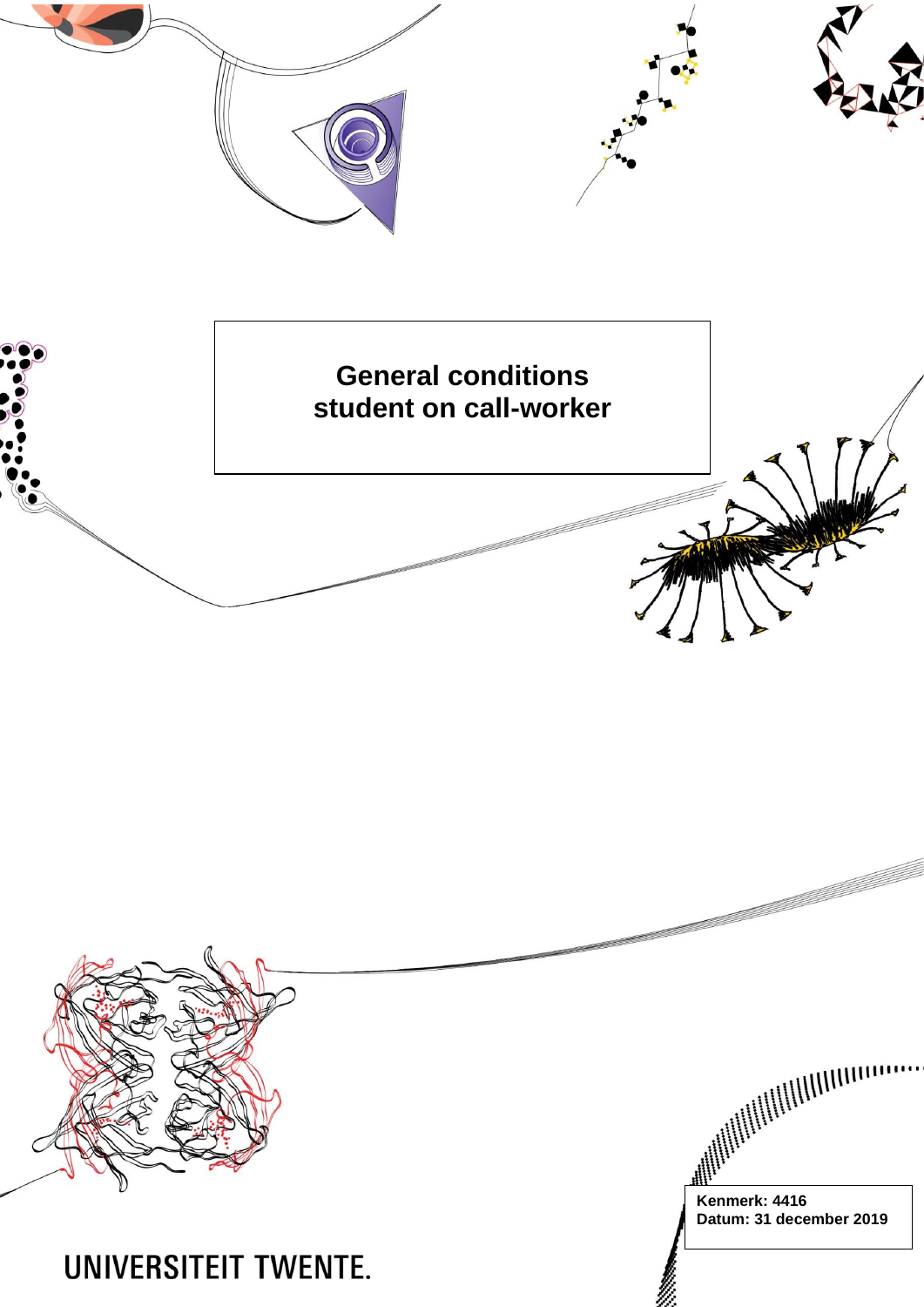# Inhoudsopgave